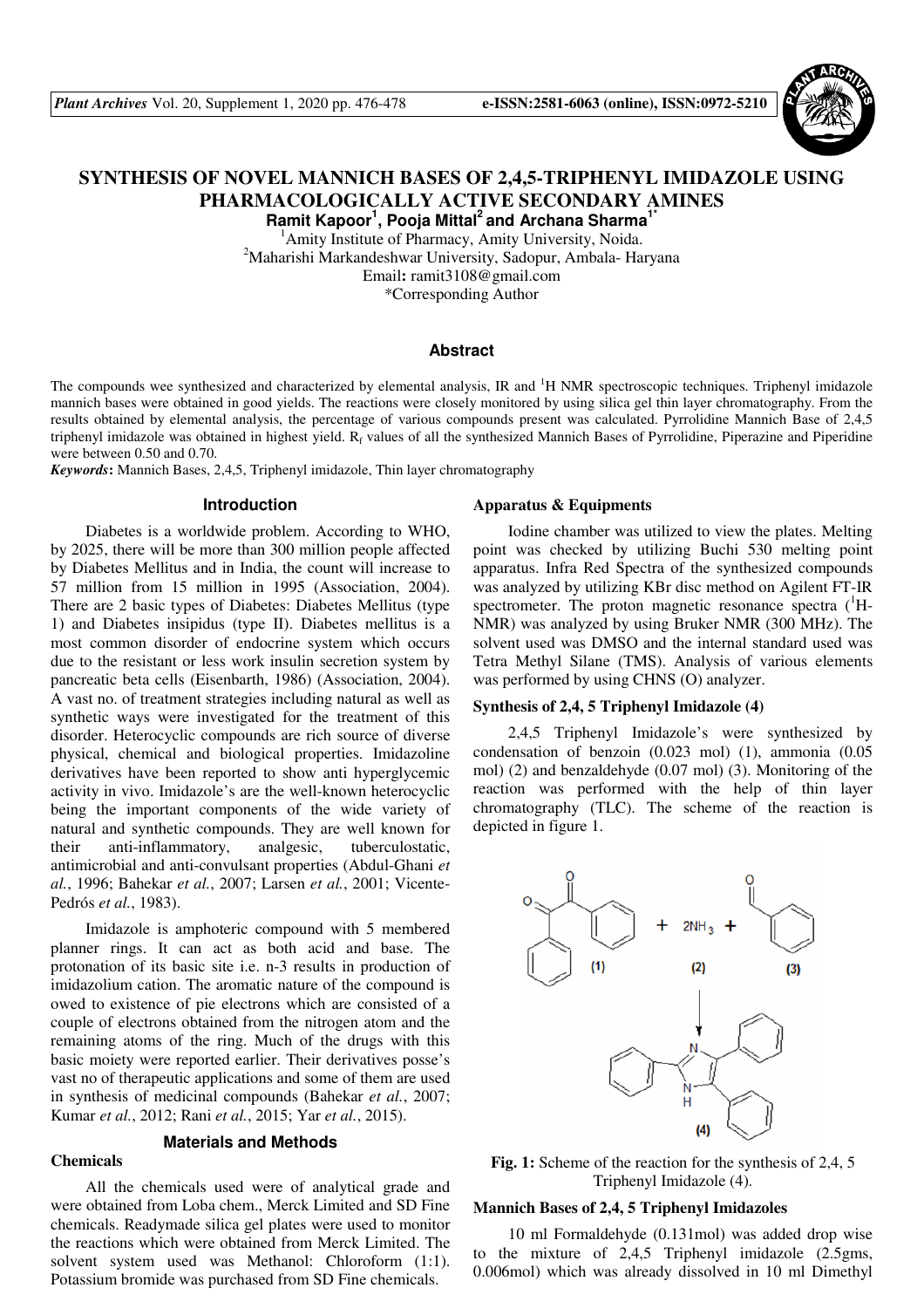Formamide (0.131mol). The mixture was then stirred for half an hour to produce its methoxyl derivative. In another beaker, various secondary amines (4a-4e) were added in different quantities (2.5 g, 0.0121 mol) using Dimethyl Formamide (DMF) (10 ml, 0.131mol) as a solvent. The formulated methoxyl derivative was further stirred for 5-10 minutes with secondary amines (4a-4e). Reflux was performed for 4 hrs after that and the reaction was monitored over TLC. Then after, we collected the precipitates which were filtered, washed and kept for drying and were recrystallized using chloroform: methanol system (Arora *et al.*, 2012; Kapoor *et al.*, 2014; Shiba, 1970; Yaseen, 2010).

|  |  | Table 1: Synthesis of mannich bases of triphenyl imidazole |  |  |  |
|--|--|------------------------------------------------------------|--|--|--|
|--|--|------------------------------------------------------------|--|--|--|

| Compound | <b>Secondary amines</b> |
|----------|-------------------------|
| ) а      | Piperidine              |
|          | Piperazine              |
|          | Pyrrolidine             |

## **Results and Discussion**

The synthesized mannich bases of 2,4,5 Triphenyl Imidazole were identified by utilizing various spectroscopic techniques like  $H<sup>1</sup>NMR$ , FTIR and were further screened on TLC plates. The yield of the Pyrrolidine derivative (5c) was higher in comparison to other other compounds which were produced along with that and retention factor values of the compounds ranged from 0.45 to 0.75 range. The highest melting point of 93 °C was acquired by 5c derivative of Pyrrolidine. The results of FTIR, NMR and Elemental analysis of the synthesized compounds are given below. The reaction involved the addition of the basic amino alkyl chain, thatmodifies the biological profile of the parent drug and its physiochemical characteristics*.* The synthesized derivatives of Mannich reaction hadestablished the pharmacological profile which is having the therapeutic index more towards effectiveness and less towards toxicity as compared to the parent compound (Arora *et al.*, 2012; Chitturi, 2008; Krentz, 2006; Luo *et al.*, 2013; Panigrahy *et al.*, 2002; Ricote *et al.*, 1998; Sahoo *et al.*, 2006)



 $4-((2,4,5-triphenyl-1H-imidazol-1-yl)methyl) piperidine$ 

## **Fig. 2 :** 2,4,5 Triphenyl Imidazole with Piperidine as secondary amine:

M.F: C<sub>29</sub>H<sub>22</sub>N<sub>4</sub> M.xxt. (g/mol): 427.18, Percentage Yield-61.4 %, M.pt (<sup>0</sup>C): 257-262 °C and R<sub>f</sub>: 0.55.

Elemental Analysis for C30H23N3: C, 84.64 %; H, 5.45 %; N, 9.87 %.

FTIR (cm<sup>-1</sup>): 3437 (N-H, str), 2956 (C-H, str), 1580 and 1453 (C=C, Ar), 1358 (C-N), 1434 (C=N), 1599 (C=C, str), 1411 (C-H, bend), 1559 (N-H, bend). <sup>1</sup>HNMR (DMSO-d6) ( $\delta$  ppm): 7.50 (1H, s, fused Ar-H), 7.48-7.42 (6H, d, fused AR-H), 7.27-7.13 (3H, t, fused AR-H), 7.39-7.30 (6H, t, fused AR-H), 8.024 (IH, d, AR-H), 5.96 (1H, s, N-H), 4.98 (1H, s, C-H).



2-(2,4,5-triphenyl-1H-imidazol-1-yl)piperazine **Fig. 3 :** 2,4,5 Triphenyl Imidazole with Piperazine as secondary amine

M.F:  $C_{28}H_{21}N_5$  M.wt. (g/mol): 427.18, Percentage Yield- 66.7%, M.pt ( $^0C$ ): 273-275 °C and Rr 0.57.

Elemental Analysis for C28H21N5: C, 78.67 %: H, 4.95 %: N, 16.38 %.

FTIR (cm<sup>-1</sup>): 3368 (N-H, str), 3181 (C-H, str), 1551 and 1592 (C=C, Ar), 1305 (C-N), 1430 (C=N), 1600 (C=C, str), 1388 (C-H, bend), 1451 (N-H, bend),  $1236(N=N)$ 

<sup>1</sup>HNMR (DMSO-d6) ( $\delta$  ppm): 8.21 (1H, s, fused Ar-H), 7.88 (2H, s, fused Ar-H), 7.5606-7.418 (6H, d, fused Ar-H), 7.39-7.38 (6H, t, fused Ar-H), 7.22 (3H, t, fused Ar-H), 4.98 (2H, s, C-H).



2,4,5-triphenyl-1-(pyrrolidin-2-yl)-1H-imidazole **Fig. 4:** 2,4,5 Triphenyl Imidazole with Pyrrolidine as secondary amine:

## **Conclusion**

 In the present research, the synthesis of mannich bases of Triphenyl substituted imidazole was carried out by taking a reference from the work of Carl Mannich who had utilized different aryl and alkyl amines and created the pharmacologically more potent synthetic derivatives. The basic idea behind the current study was to use the abstractable hydrogen of the secondary amine and to synthesize various pharmacologically active moieties from it. Mannich Bases were exploited in various fields of pharmaceutical industry like polymers, dispersants in lubricating oils etc. This thoughtfulness paved a pathway for amino alkyaltion of different secondary amines by the process of mannich reaction. The reaction involved the addition of the basic amino alkyl chain that modifies the biological profile of the parent drug and its physiochemical characteristics. The synthesized derivatives of Mannich reaction had established the pharmacological profile whose therapeutic window is more towards effectiveness and less towards toxicity then the moiety of its origin. (Arend, Westermann*, et al.*,1998, Lieberman, Wagner,1949).